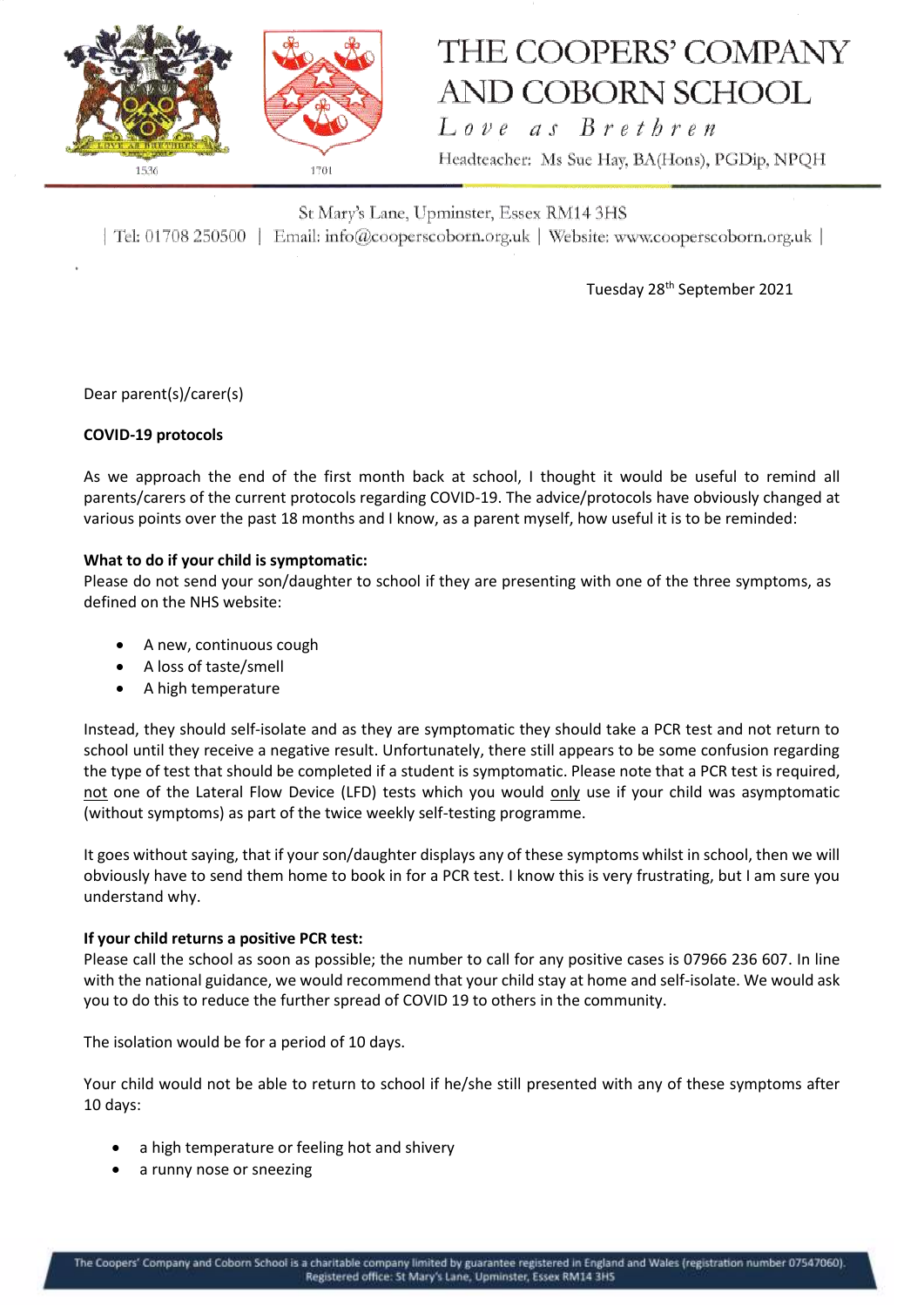

## THE COOPERS' COMPANY **AND COBORN SCHOOL** Love as Brethren

Headteacher: Ms Sue Hay, BA(Hons), PGDip, NPQH

St Mary's Lane, Upminster, Essex RM14 3HS | Tel: 01708 250500 | Email: info@cooperscoborn.org.uk | Website: www.cooperscoborn.org.uk |

- feeling or being sick (please wait 48 hours before returning to school)
- diarrhoea (please wait 48 hours before returning to school)

As a result of the positive PCR test you should be contacted by NHS 'Track and Trace' to identify 'proximity contacts' as the school is not required to complete any 'Track and Trace' activities. Individuals would then be contacted by the NHS and be advised that they are a close contact of an individual with COVID-19 and would be asked to take a PCR test. It is likely that all family members would also be asked to complete a PCR test. We would ask you to contact the school to confirm the 10-day isolation period start/end dates so that we can update our attendance registers. It is important to note that if your child returns a positive PCR test result, they cannot continue with LFD (Lateral Flow Device) tests for a period of 12 weeks. In this situation we would strongly recommend you are highly vigilant of possible COVID-19 symptoms with other family members and you may decide as a family to undertake regular daily testing.

Please note that following the changes that took place on 19<sup>th</sup> August 2021 and as a result, the wider family (living in the same household) would not be required to self-isolate if any of the following applied:

- An individual is fully vaccinated this means 14 days have passed since a final ( $2<sup>nd</sup>$ ) dose of a COVID-19 vaccine given by the NHS
- An individual is under 18 years, 6 months old therefore any other siblings of school age can continue to attend school.
- An individual is taking part or has taken part in a COVID-19 vaccine trial
- An individual is unable to get vaccinated for medical reasons

Work would be set on Google Classrooms for your child to complete over this period. If there were any problems with the work then you would contact your child's Head of Year, or email the helpline address at [wlfh@cooperscoborn.co.uk](mailto:wlfh@cooperscoborn.co.uk)

### **If your child returns a positive Lateral Flow Device (LFD) test:**

Please call the school as soon as possible; the number to call for any positive cases is 07966 236 607. In line with the national guidance, we would recommend that your child stay at home and self-isolate. We would ask you to do this to reduce the further spread of COVID 19 to others in the community. It would be recommended that you arrange for your child to complete a confirmatory PCR test.

If a PCR test is completed within 48 hours, and the result is negative, then your child may return to school immediately – please contact us first if this is the case. If no PCR test is booked, or it is completed after 48 hours, then the 10-day isolation period should be completed If the PCR test is positive, then obviously, the 10 day isolation period should be completed.

All of the other information pertaining to 'If your child returns a positive PCR test' would apply.

### **Regular Lateral Flow Testing:**

Students are encouraged by the government to continue with twice weekly lateral flow device (LFD) testing. We would ask all students/parents to continue to record their results on the following Google Form: